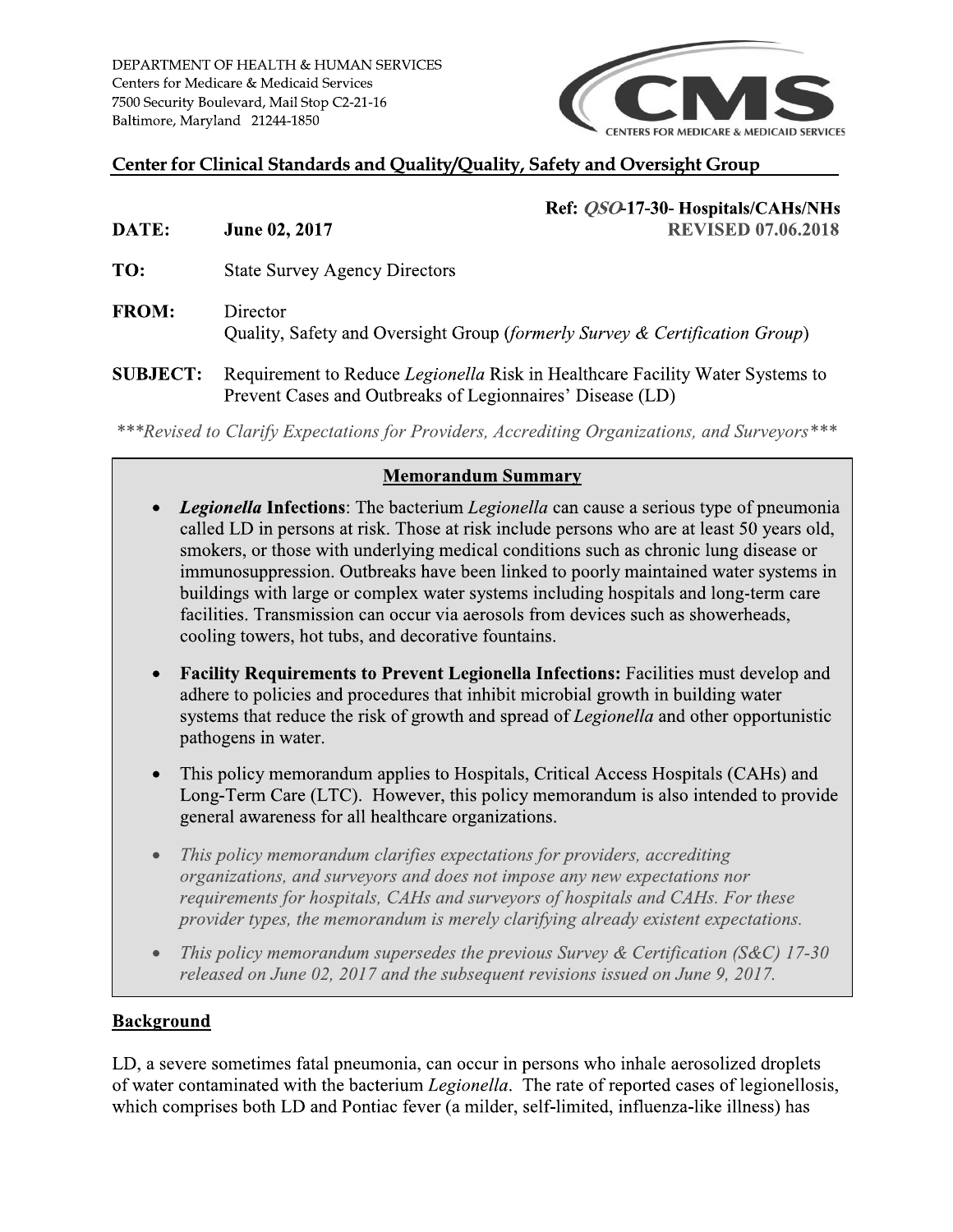#### Page 2– State Survey Agency Directors

increased 286% in the United States (U.S.) during 2000–2014, with approximately 5,000 cases reported to the Centers for Disease Control and Prevention (CDC) in 2014. Approximately 9% of reported legionellosis cases are fatal.

An industry standard<sup>1</sup> calling for the development and implementation of water management programs in large or complex building water systems to reduce the risk of legionellosis was published in 2015 by American Society of Heating, Refrigerating, and Air Conditioning Engineers (ASHRAE). In 2016, the CDC and its partners developed a toolkit to facilitate implementation of the ASHRAE Standard<sup>2</sup>. Environmental, clinical, and epidemiologic considerations for healthcare facilities are described in this toolkit and may include control measures such as physical controls, temperature management, disinfectant levels, visual inspections, and environmental testing for pathogens.

In a recent review of LD outbreaks occurring from 2000–2014 in the U.S., 19% were associated with long-term care facilities and 15% with hospitals. There have been multiple recent LD outbreaks in hospitals and long-term care facilities as reported by the CDC, state and local health departments, or investigated by State Survey Agencies (SA). Below is information about these outbreaks for provider informational purposes.

Outbreaks generally are linked to environmental reservoirs in large or complex water systems, including those found in healthcare facilities such as hospitals and long-term care facilities. Transmission from these water systems to humans requires aerosol generation, as can occur from showerheads, cooling towers, hot tubs, and decorative fountains. *Legionella* is less commonly spread by aspiration of drinking water or ice. Only one case of possible person-to-person transmission has been reported.

In manmade water systems, *Legionella* can grow and spread to susceptible hosts, such as persons who are at least 50 years old, smokers, and those with underlying medical conditions such as chronic lung disease or immunosuppression. *Legionella* can grow in parts of building water systems that are continually wet, and certain devices can spread contaminated water droplets via aerosolization. Examples of these system components and devices include:

- Hot and cold water storage tanks  $\bullet$
- Water heaters  $\bullet$
- Water-hammer arrestors  $\bullet$
- $\bullet$  . Pipes, valves, and fittings
- $\bullet$ **Expansion tanks**
- $\bullet$ Water filters
- Electronic and manual faucets  $\bullet$
- $\bullet$ Aerators

<sup>&</sup>lt;sup>1</sup> ASHRAE Standard 188-2015: Legionellosis: Risk Management for Building Water Systems June 26, 2015. ASHRAE: Atlanta. www.ashrae.org

<sup>&</sup>lt;sup>2</sup> "Legionella (Legionnaires' Disease and Pontiac Fever)," Centers for Disease Control and Prevention, September 14, 2017. www.cdc.gov/legionella/maintenance/wmp-toolkit.html.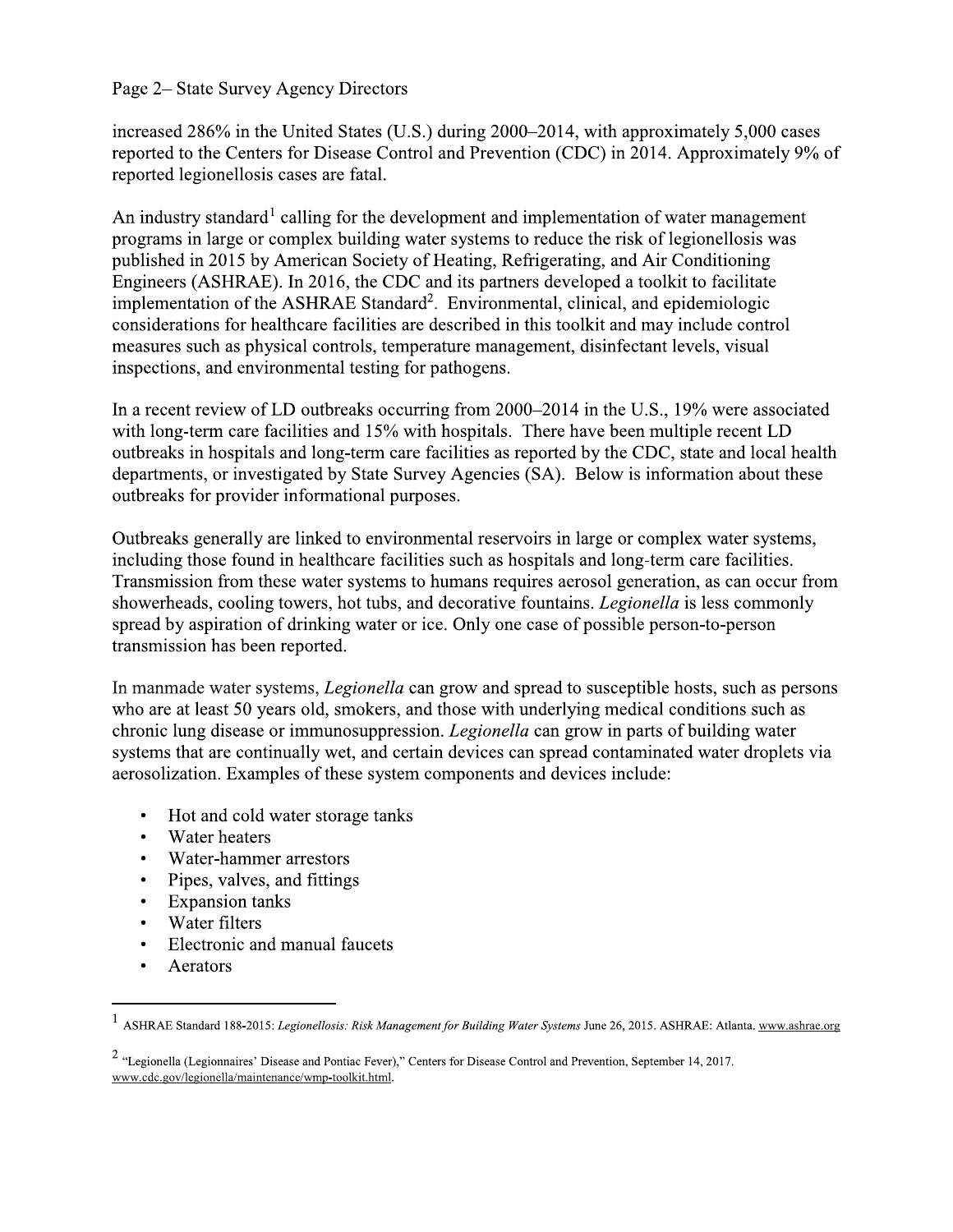# Page 3 – State Survey Agency Directors

- Faucet flow restrictors
- Showerheads and hoses
- Centrally-installed misters, atomizers, air washers, and humidifiers
- Nonsteam aerosol-generating humiditiers
- Eyewash stations<br>• Ice machines
- Ice machines<br>• Hot tubs/saur
- Hot tubs/saunas<br>• Decorative foun
- Decorative fountains
- Cooling towers
- otherapy equipment, bronchoscopes, heater-cooler units)

# <u>CMS Regulatory Authorities</u>

Pertinent regulations include, but are not limited to, the following:

i.  $^{42}$  CFR  $\frac{8482.42}{ }$  for hospitals:

• Showerheads and hoses<br>
• Centrally-installed misters, atomizers, air washers<br>
• Nonsteam aerosol-generating humidifiers<br>
• Eyewash stations<br>
• Ice machines<br>
• Hot tubs/saunas<br>
• Cooling towers<br>
• Medical devices (such as The hospital must provide a sanitary environment to avoid sources and transmission of infections and communicable diseases. There must be an active program for the prevention, control, and investigation of infections and communicable diseases."

> i.<br>Li 42 CFR §483.80 for skilled nursing facilities and nursing facilities:

The facility must establish and maintain an infection prevention and control program designed " to provide a safe, sanitary, and comfortable environment and to help prevent the development and transmission of communicable diseases and infections."

#### $42$  CFR  $\S$ 485.635(a)(3)(vi) for critical access hospitals (CAHs):

CAH policies must include: "A system for identifying, reporting, investigating and controlling infections and communicable diseases of patients and personnel."

# <u>Expectations for Healthcare Facilities</u>

i.<br>Li and transmission of communicable dise<br>
42 CFR §485.635(a)(3)(vi) for critical<br>
CAH policies must include: "A system<br>
infections and communicable diseases<br> **Expectations for Healthcare Facilitie**<br>
CMS expects Medicare and I transmission of communicable diseases and infectors<br>
CFR §485.635(a)(3)(vi) for critical access hospita<br>
H policies must include: "A system for identifying<br>
rections and communicable diseases of patients and<br> **pectations** ion of communicable diseases and infections."<br>
.635(a)(3)(vi) for critical access hospitals (CAHs)<br>
i must include: "A system for identifying, reporting<br>
dommunicable diseases of patients and personne<br> **if the Healthcare** tified healthcare facilities to have water management policies and procedures to reduce the risk of growth and spread of *Legionella* and other opportumistic pathogens in building water systems.

Facilities must have water management plans and documentation that, at a minimum, ensure each facility:

- Conducts a facility risk assessment to identify where *Legionella* and other opportunistic waterborne pathogens (e.g. *Pseudomonas, Acinetobacter, Burkholderia,* Stenotrophomonas, nontuberculous mycobacteria, and fungi) could grow and spread in the facility water system.
- Develops and implements a water management program that considers the ASHRAE industry standard and the CDC toolkit.